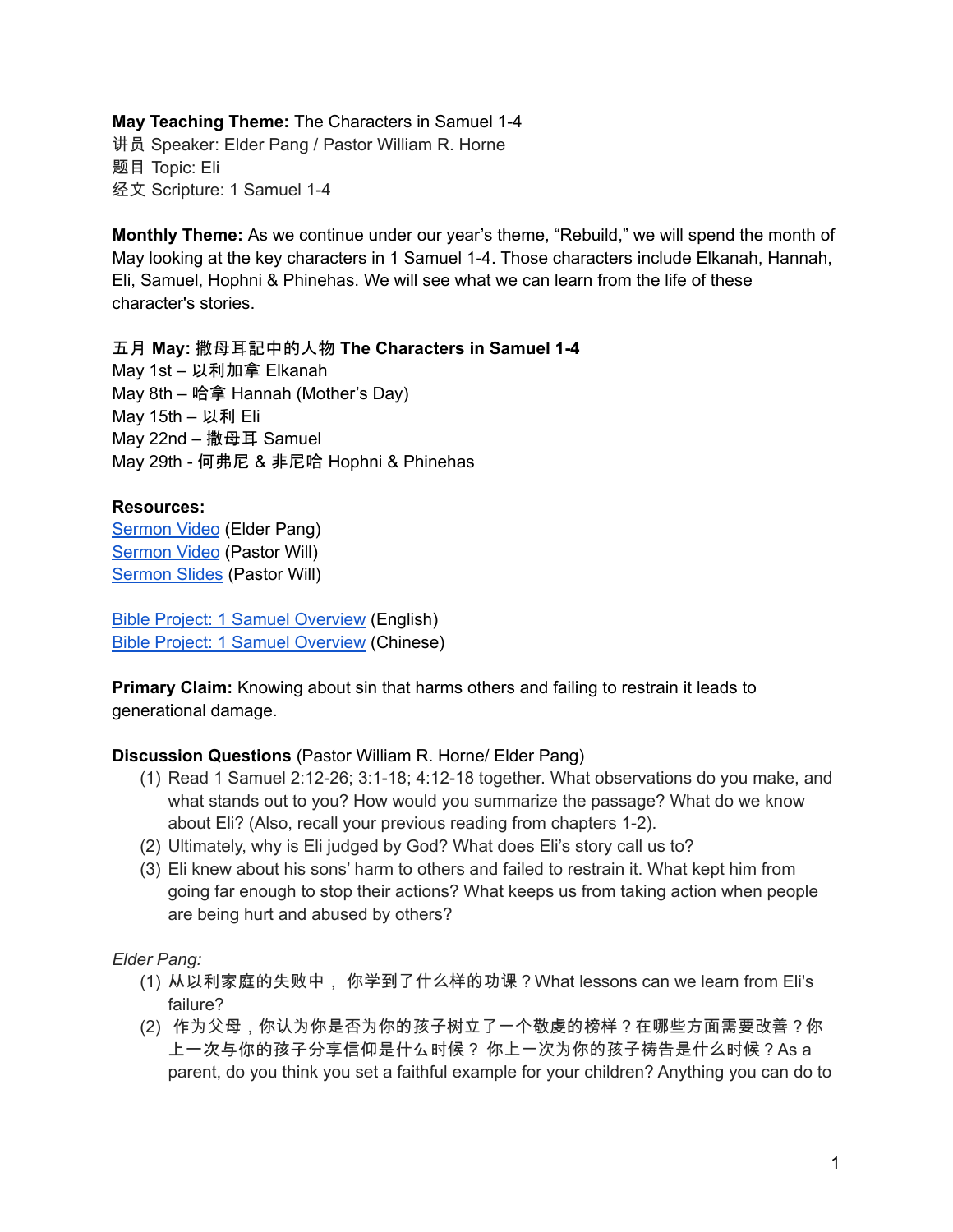be better? When was the last time you shared your Christian faith with your children? When was the last time you prayed for your children?

- (3) 你认为如何才能保持健康的灵修,经常的团契?你有哪些困难需要我们一起祷告?What do we need to do to keep a healthy devotion and fellowship life? What are the difficulties we can pray about?
- (4) 当今社会, 持守信仰的最大挑战是什么? 我们如何准备去迎接这个挑战?What is the biggest challenge in keeping the Christian faith in today's society? How do we prepare to meet the challenge?

## **Important Notes** (Pastor William R. Horne)**:**

Notes on Q1: Eli is quite an interesting character, as he is never depicted or called "wicked" like his sons are, but he is painted as a sincere and devout priest who yet was a failed institutional leader as he refused to stand up against wrongdoing and failed to protect the vulnerable under his care.

Eli's leadership in the story is three-fold:

(1) He was a priest called to lead the religious institution known as the temple. Though it is not explicitly stated here in the text, it appears that Eli is the High Priest.

(2) He was a judge, called to lead the people and nation of Isreal, leading the governmental institution. Judges' roles were to be military and judicial leaders who delivered the people of Israel from their enemies. And the period of judges goes through the Book of Judges through the first 12 chapters of the book of Samuel.

(3) And he was a father, called to co-lead his family with his wife (who is never mentioned in the Scriptures, so we don't know anything about her or if she is even around). We know of his family from the text that he is a Father who has two sons, Hophni and Phineas. With the combo of these three intertwined leadership roles, Eli has been entrusted with much and has much that he is deemed responsible over.

We should also note that Eli's failure and the sin of Hophni and Phinehas did not just affect them but affected generations, creating a similar pattern of failure in the life of the nation of Israel. **Sin is not isolated in its damage. It never only affects us, but it harms those around us and those who will come after us. Sin is a multiplier of harm, hurt, and damage.** The judgment on Eli's family is extended to the reign of Solomon, over 100 years later, where we are told in 1 Kings 2 that Abiathar, a priest in Eli's line, was removed "from the priesthood of the LORD, fulfilling the word the LORD had spoken at Shiloh about the house of Eli."

But it was not just generational damage to his own family, but a chain of events hurting all of Israel. Eli's inability to restrain the sin of his sons leads to multiplied corruption and abuse a cycle that continues throughout the book of Samuel leading to disastrous national consequences.

First, Eli's honoring his sons above God allows them to walk in wickedness - leading to untold generational trauma for those under their care. Trauma that is never recorded in Scripture, but certainly there, especially in the women's life. Hophni and Phinehas are then unworthy to take Eli's place; thus, young Samuel is called into service. Unfortunately, Samuel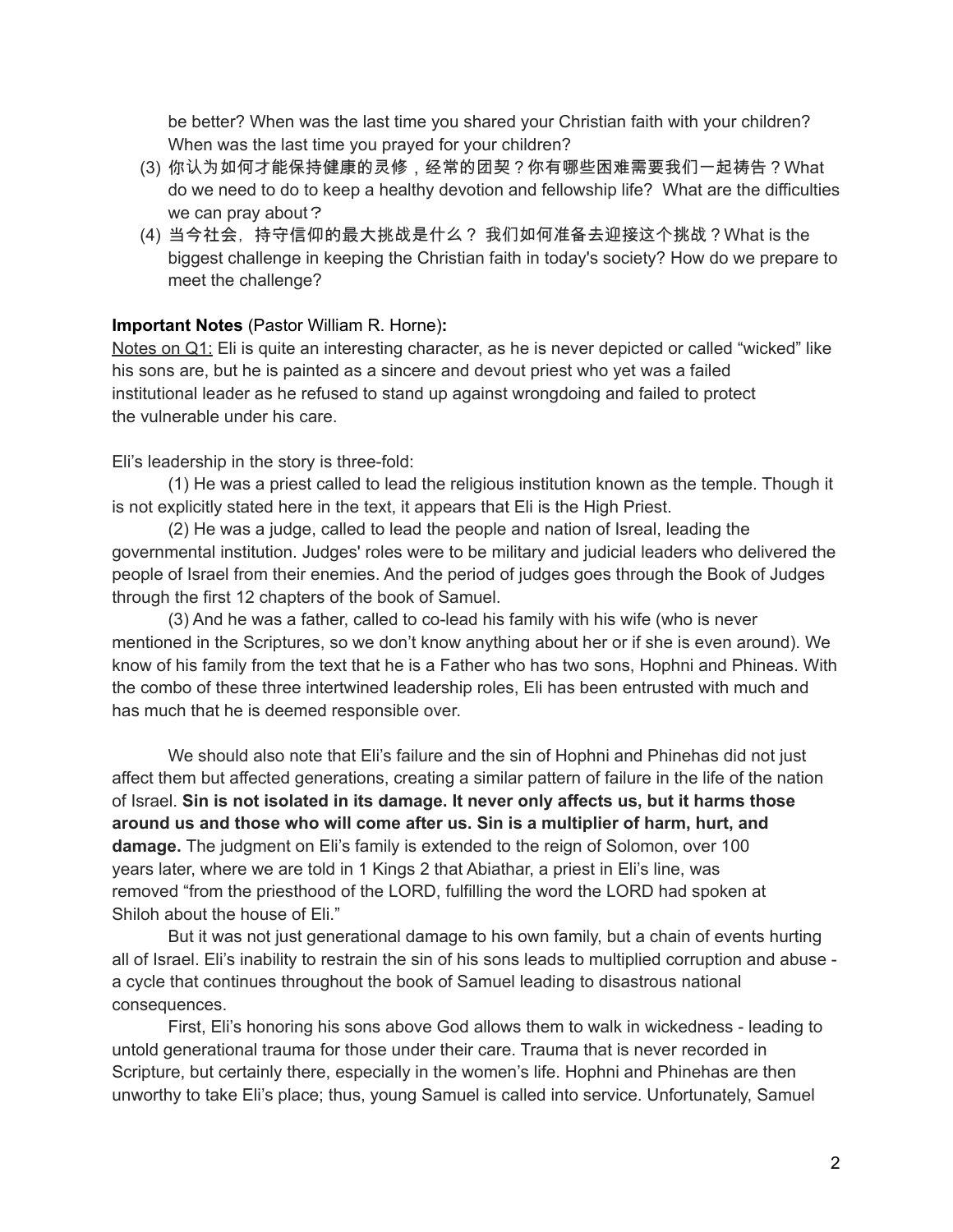fails to learn from Eli in his own dealings with his sons later in the story. Samuel's sons Joel and Abijah are made leaders of Israel and did like Eli's sons - seeking dishonest gain, accepting bribes, and perverting justice. The Israelites later rejected Samuel's sons as national leaders and asked for a human king to "be like the other nations," leading to King Saul. Saul continues the cycle by using his power to try and maintain the kingdom for his sons when it is promised to David. And David (even as the best King in Israel's history) elevates his sinful sons Amnon and Absalom, whose unchecked sin leads to devastation and division in Israel. Eli's Cycle continued. When we know about sin that harms others and fails to restrain it, there will be generational damage.

Notes on Q2: We are told that Eli and his family faced judgment "because of the sin he knew about; his sons blasphemed God, and he failed to restrain them." So, what is the sin Eli knew about? This sin Eli knew about concerned his sons, Hophni and Phinehas, who were also serving in the role of priest at the temple. What complicates things is that his sons cross over all three of his leadership roles of which he carried responsibility - high priest, judge of Isreal, and father.

First, we are told that Hophni and Phinehas were using their religious and institutional power to steal from those coming to Shiloh to present sacrifices. (See 1 Sam 2:13-16). "Hophni and Phinehas were taking the priestly share of the fellowship offerings "before the fat was burned"—that is, before the Lord had been given his portion." Plus, consuming the fat of a sacrificial animal was explicitly prohibited in the Torah (which you can find in Leviticus 7). And add on top of all this the threat of violence. Hophni and Phinehas were stealing from worshippers and threatening violence if they didn't get what they wanted.

In modern-day, this would be like embezzlement of the church funds, threatening violence to anyone who exposed you. Or, because the temple functions in a governmental role at this time, it would be like some form of tax fraud - a governmental leader bending the rules to make his own gains at the loss of those he represents. Hophni and Phinehas are what you would call corruption leaders. Those who use their power for their own gain. And we have plenty of modern-day examples we could fill in the black with that fit the "Hophni/Phinehas type."

But it gets worse...

1 Samuel 2:22 NIV "Now Eli, who was very old, heard about everything his sons were doing to all Israel and how they slept with the women who served at the entrance to the tent of meeting."

Eli's sons were not only involved in corruption but were guilty of sexual misconduct. And I would argue not only sexual misconduct but likely sexual assault with the presence of power difference between them and the women.

And the Scriptures tell us that, ultimately, their misconduct was a disregard for the sacred - both the sacredness of humanity created in the image of God and the sacredness of God himself and the calling he had given them as priests. This is what the text means when it says - they blasphemed God. Their actions were the opposite of blessing or praising God, but they detracted from God's glory by their abuse of power. Blasphemy.